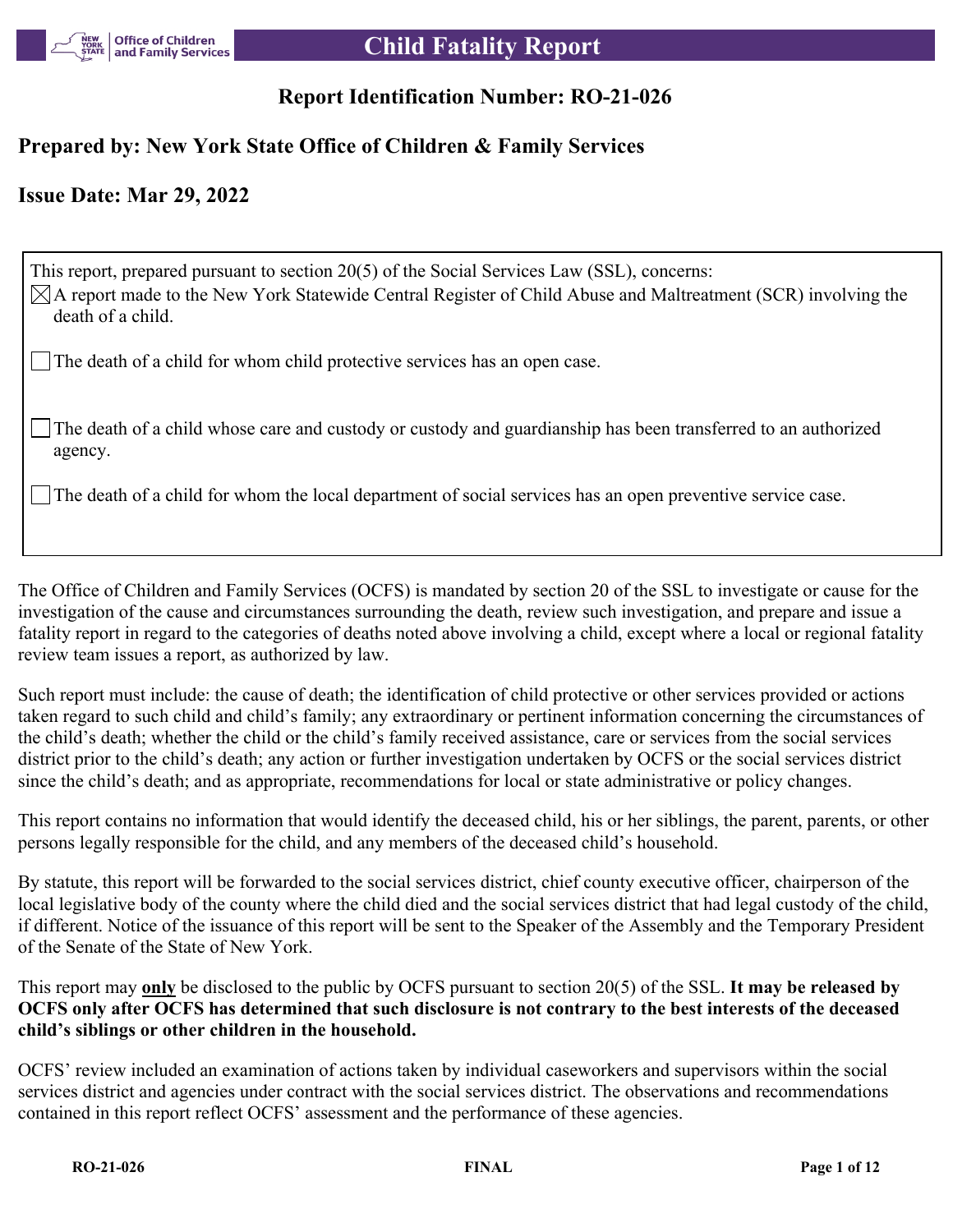

# **Abbreviations**

| <b>Relationships</b>                                        |                                                                       |                                       |  |  |  |
|-------------------------------------------------------------|-----------------------------------------------------------------------|---------------------------------------|--|--|--|
| <b>BM-Biological Mother</b>                                 | <b>SM-Subject Mother</b>                                              | SC-Subject Child                      |  |  |  |
| <b>BF-Biological Father</b>                                 | SF-Subject Father                                                     | OC-Other Child                        |  |  |  |
| MGM-Maternal Grand Mother                                   | <b>MGF-Maternal Grand Father</b>                                      | FF-Foster Father                      |  |  |  |
| PGM-Paternal Grand Mother                                   | PGF-Paternal Grand Father                                             | DCP-Day Care Provider                 |  |  |  |
| MGGM-Maternal Great Grand Mother                            | MGGF-Maternal Great Grand Father                                      | PGGF-Paternal Great Grand Father      |  |  |  |
| PGGM-Paternal Great Grand Mother                            | MA/MU-Maternal Aunt/Maternal Uncle PA/PU-Paternal Aunt/Paternal Uncle |                                       |  |  |  |
| <b>FM-Foster Mother</b>                                     | <b>SS-Surviving Sibling</b>                                           | <b>PS-Parent Sub</b>                  |  |  |  |
| CH/CHN-Child/Children                                       | <b>OA-Other Adult</b>                                                 |                                       |  |  |  |
|                                                             | Contacts                                                              |                                       |  |  |  |
| <b>LE-Law Enforcement</b>                                   | <b>CW-Case Worker</b>                                                 | CP-Case Planner                       |  |  |  |
| Dr.-Doctor                                                  | ME-Medical Examiner                                                   | <b>EMS-Emergency Medical Services</b> |  |  |  |
| DC-Day Care                                                 | FD-Fire Department                                                    | <b>BM-Biological Mother</b>           |  |  |  |
| <b>CPS-Child Protective Services</b>                        |                                                                       |                                       |  |  |  |
|                                                             | <b>Allegations</b>                                                    |                                       |  |  |  |
| <b>FX-Fractures</b>                                         | <b>II-Internal Injuries</b>                                           | L/B/W-Lacerations/Bruises/Welts       |  |  |  |
| S/D/S-Swelling/Dislocation/Sprains                          | C/T/S-Choking/Twisting/Shaking                                        | B/S-Burns/Scalding                    |  |  |  |
| P/Nx-Poisoning/ Noxious Substance                           | <b>XCP-Excessive Corporal Punishment</b>                              | PD/AM-Parent's Drug Alcohol Misuse    |  |  |  |
| CD/A-Child's Drug/Alcohol Use                               | <b>LMC-Lack of Medical Care</b>                                       | <b>EdN-Educational Neglect</b>        |  |  |  |
| <b>EN-Emotional Neglect</b>                                 | <b>SA-Sexual Abuse</b>                                                | M/FTTH-Malnutrition/Failure-to-thrive |  |  |  |
| IF/C/S-Inadequate Food/ Clothing/<br>Shelter                | <b>IG-Inadequate Guardianship</b>                                     | LS-Lack of Supervision                |  |  |  |
| Ab-Abandonment                                              | OTH/COI-Other                                                         |                                       |  |  |  |
|                                                             | <b>Miscellaneous</b>                                                  |                                       |  |  |  |
| <b>IND-Indicated</b>                                        | UNF-Unfounded                                                         | SO-Sexual Offender                    |  |  |  |
| Sub-Substantiated                                           | Unsub-Unsubstantiated                                                 | <b>DV-Domestic Violence</b>           |  |  |  |
| LDSS-Local Department of Social                             | <b>ACS-Administration for Children's</b>                              | NYPD-New York City Police             |  |  |  |
| Service                                                     | Services                                                              | Department                            |  |  |  |
| PPRS-Purchased Preventive<br><b>Rehabilitative Services</b> | TANF-Temporary Assistance to Needy<br>Families                        | FC-Foster Care                        |  |  |  |
| MH-Mental Health                                            | <b>ER-Emergency Room</b>                                              | <b>COS-Court Ordered Services</b>     |  |  |  |
| <b>OP-Order of Protection</b>                               | <b>RAP-Risk Assessment Profile</b>                                    | FASP-Family Assessment Plan           |  |  |  |
| <b>FAR-Family Assessment Response</b>                       | Hx-History                                                            | Tx-Treatment                          |  |  |  |
| <b>CAC-Child Advocacy Center</b>                            | PIP-Program Improvement Plan                                          | yo-year(s) old                        |  |  |  |
| <b>CPR-Cardiopulmonary Resuscitation</b>                    | ASTO-Allowing Sex Abuse to Occur                                      |                                       |  |  |  |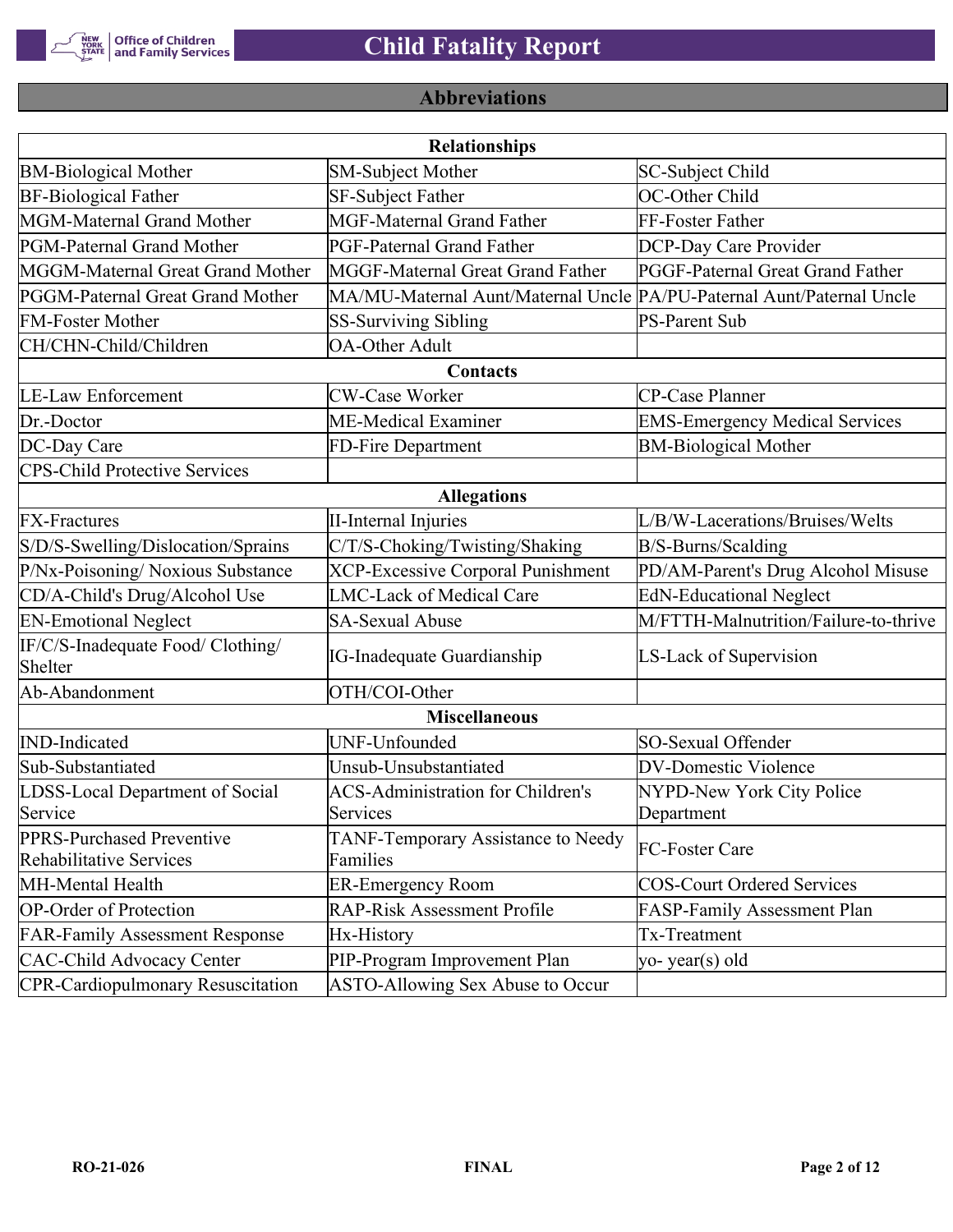

#### **Case Information**

**Report Type:** Child Deceased **Jurisdiction:** Monroe **Date of Death:** 10/31/2021

**Age:** 11 year(s) **Gender:** Female **Initial Date OCFS Notified:** 11/01/2021

**Presenting Information**

Monroe County Department of Human Services (MCDHS) received an SCR report alleging that the 11-year-old subject child had a seizure at approximately 10:52PM on 10/31/21 and passed away as a result. The mother called 911 at 11:07PM and emergency medical services responded to the home and pronounced the child dead at 11:15PM. It was alleged the subject child was otherwise healthy and the mother had no explanation for her death.

#### **Executive Summary**

This report concerns the death of the 11-year-old female subject child that occurred on 10/31/21. At the time of the subject child's death, she resided at home with her mother and siblings, ages 17 and 18 years old. An autopsy was completed; however, the final report had not yet been issued at the time of this writing, and the cause and manner of death remained pending.

The investigation revealed the subject child had a history of seizures and other medical complications. It was learned the child had several seizures during the day on 10/31/21, which was not uncommon. During the evening, the mother left the 18-year-old sibling at the home to supervise the subject child while she went to the store with a friend sometime after 9:00PM. The sibling completed chores around the house and made dinner while the mother was gone, checking on the subject child occasionally. At approximately 10:45PM, the sibling checked on the subject child and found she was cold and unresponsive. The sibling called her mother and then called 911 at 11:07PM. First responders arrived and found the subject child to be deceased as rigor mortis had set in. The child was pronounced deceased at the home at 11:15PM.

MCDHS provided the mother with information for grief and mental health counseling. Community-based referrals were provided for the siblings, but they reported they were receiving support within the community already. MCDHS learned the 17-year-old sibling was pregnant and provided community-based referrals for expectant mothers and information on safe sleep. MCDHS spoke with family members and collateral sources including law enforcement, medical staff, and the medical examiner. MCDHS did not find credible evidence to substantiate the allegations of DOA/Fatality and IG against the mother regarding the subject child. MCDHS determined the death was not the result of abuse or neglect, but rather the child's medical condition. There were no reported signs of trauma and the subject child had been receiving proper medications. The sibling received training on how to appropriately care for the subject child and the care she provided at the time of the subject child's death was suitable. No further service needs were identified as the sibling turned 18 during the investigation and there were no minor siblings or other children residing in the home. MCDHS conducted a thorough investigation in accordance with multidisciplinary standards and recorded casework activity and required assessments timely and accurately.

### **Findings Related to the CPS Investigation of the Fatality**

**Safety Assessment:**

 **Was sufficient information gathered to make the decision recorded on the:**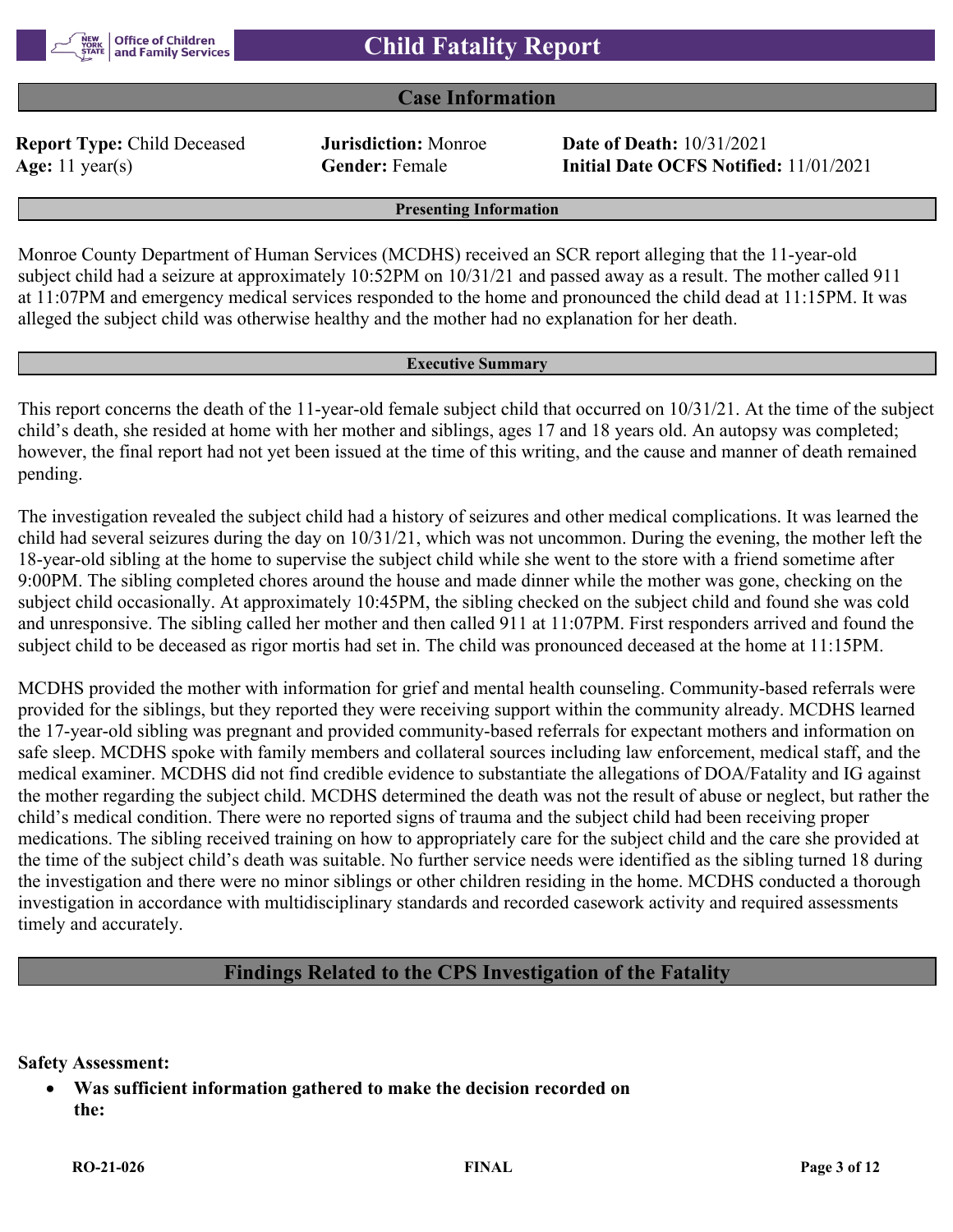

| <b>Approved Initial Safety Assessment?</b>                                                                                                                               | Yes                                                                          |
|--------------------------------------------------------------------------------------------------------------------------------------------------------------------------|------------------------------------------------------------------------------|
| Safety assessment due at the time of determination?<br>$\circ$                                                                                                           | Yes                                                                          |
| Was the safety decision on the approved Initial Safety Assessment<br>$\bullet$<br>appropriate?                                                                           | Yes                                                                          |
| <b>Determination:</b>                                                                                                                                                    |                                                                              |
| Was sufficient information gathered to make determination(s) for all<br>$\bullet$<br>allegations as well as any others identified in the course of the<br>investigation? | Yes, sufficient information was<br>gathered to determine all<br>allegations. |
| Was the determination made by the district to unfound or indicate<br>$\bullet$<br>appropriate?                                                                           | Yes                                                                          |
| <b>Explain:</b>                                                                                                                                                          |                                                                              |
| The case was appropriately determined and closed once case objectives were met.                                                                                          |                                                                              |
| Was the decision to close the case appropriate?                                                                                                                          | Yes                                                                          |
| Was casework activity commensurate with appropriate and relevant statutory Yes<br>or regulatory requirements?                                                            |                                                                              |
| Was there sufficient documentation of supervisory consultation?                                                                                                          | Yes, the case record has detail of the<br>consultation.                      |
|                                                                                                                                                                          |                                                                              |

#### **Explain:**

Casework activity was commensurate with case circumstance and there was detail of supervisory consultation.

## **Required Actions Related to the Fatality**

Are there Required Actions related to the compliance issue(s)?  $\Box$  Yes  $\Box$  No

### **Fatality-Related Information and Investigative Activities**

| <b>Incident Information</b>                              |                                                                        |                                |  |  |  |
|----------------------------------------------------------|------------------------------------------------------------------------|--------------------------------|--|--|--|
| <b>Date of Death: 10/31/2021</b>                         |                                                                        | <b>Time of Death: 11:15 PM</b> |  |  |  |
| Time of fatal incident, if different than time of death: |                                                                        | Unknown                        |  |  |  |
| County where fatality incident occurred:                 |                                                                        | Monroe                         |  |  |  |
| Was 911 or local emergency number called?                |                                                                        | <b>Yes</b>                     |  |  |  |
| <b>Time of Call:</b>                                     |                                                                        | 11:07 PM                       |  |  |  |
| Did EMS respond to the scene?                            |                                                                        | Yes                            |  |  |  |
|                                                          | At time of incident leading to death, had child used alcohol or drugs? | N <sub>o</sub>                 |  |  |  |
| Child's activity at time of incident:                    |                                                                        |                                |  |  |  |
| Sleeping                                                 | Working                                                                | Driving / Vehicle occupant     |  |  |  |
| Playing                                                  | Eating                                                                 | Unknown                        |  |  |  |
| $\boxtimes$ Other: having a seizure                      |                                                                        |                                |  |  |  |
| $RO-21-026$                                              | <b>FINAL</b>                                                           | Page 4 of 12                   |  |  |  |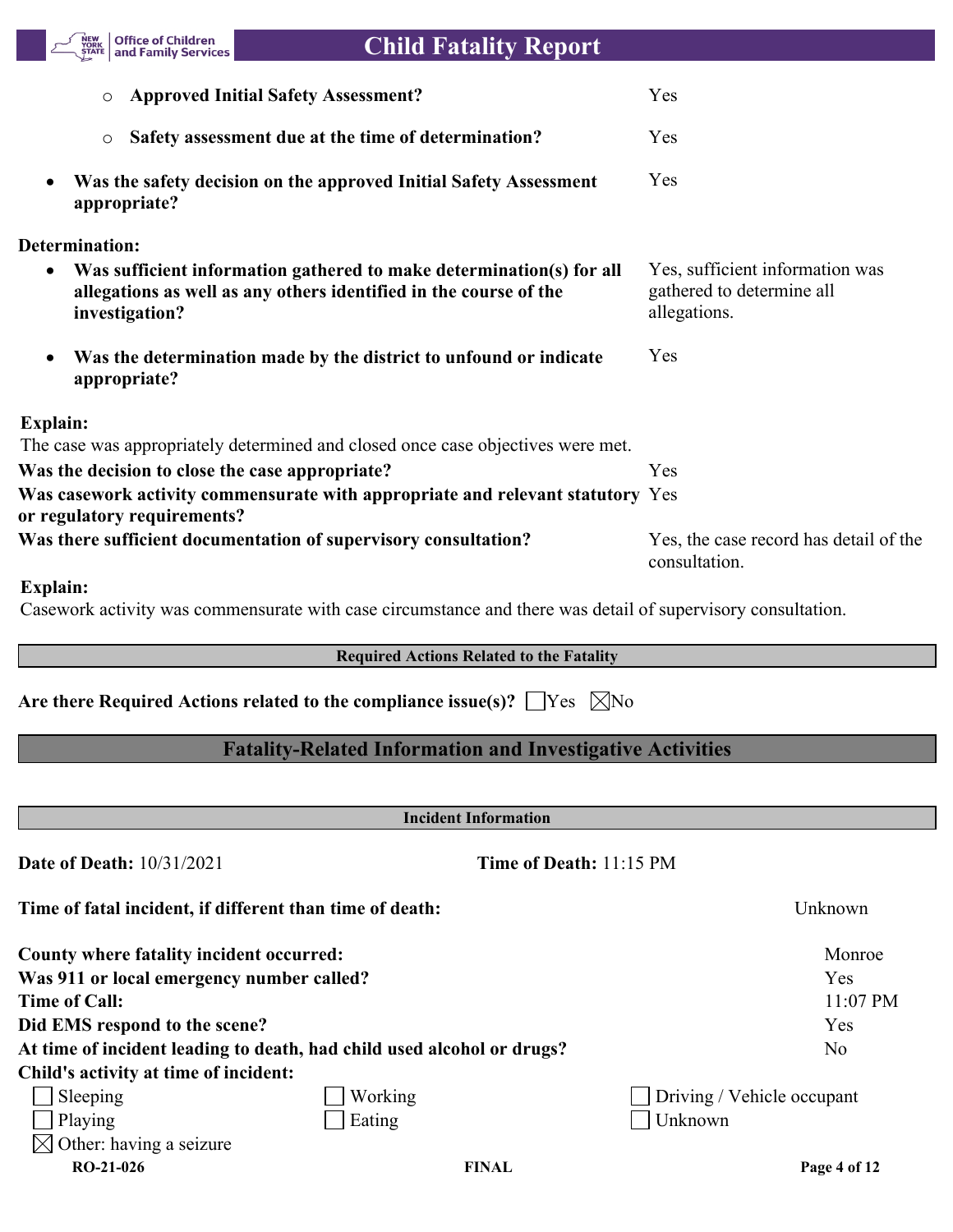

### **Did child have supervision at time of incident leading to death?** Yes

**At time of incident was supervisor impaired?** Not impaired.

**At time of incident supervisor was:**

| Distract |
|----------|
|          |

ed Absent

 $\Box$  Asleep  $\Box$  Other: N/A, the sibling was present and not impaired

### **Total number of deaths at incident event:**

**Children ages 0-18:** 1

**Adults:** 0

#### **Household Composition at time of Fatality**

| <b>Household</b>           | Relationship                    | Role                | Gender | Age                    |
|----------------------------|---------------------------------|---------------------|--------|------------------------|
| Deceased Child's Household | Deceased Child                  | Alleged Victim      | Female | $ 11 \text{ Year}(s) $ |
| Deceased Child's Household | Mother                          | Alleged Perpetrator | Female | $36$ Year(s)           |
| Deceased Child's Household | Sibling                         | No Role             | Female | $17$ Year(s)           |
| Deceased Child's Household | Sibling                         | No Role             | Female | $ 18 \text{ Year}(s) $ |
| Other Household 1          | Other Adult - Father of Sibling | No Role             | Male   | $37$ Year(s)           |
| Other Household 2          | Father                          | No Role             | Male   | $42$ Year(s)           |

#### **LDSS Response**

On 11/1/21, MCDHS received the SCR fatality report regarding the subject child. Upon receipt of the fatality report, MCDHS initiated their investigation within 24 hours and coordinated efforts with their MDT.

MCDHS interviewed the mother and siblings immediately upon receipt of the report on 11/1/21. It was learned the subject child had several seizures throughout the day on 10/31/21. The mother reported one of the seizures was significant, so she laid the subject child down on the couch as the child got tired after having a big seizure. The mother went to the store with a friend in the evening and left the eldest sibling home with the subject child. The sibling supervised the subject child while the mother was gone. The subject child stayed on the couch while the oldest sibling made dinner. At 10:12PM, the mother called and asked the sibling to check on the subject child, which she did. Upon placing her hand on the subject child's cheek, she noted the child was warm and responsive. The subject child responded by grunting as she was nonverbal, and it was reported that was her only form of verbal communication. The sibling placed a blanket over the subject child and ate dinner in a room away from the subject child. At approximately 10:45PM, the sibling checked on the subject child again and found her to be cold and unresponsive. She called the mother and then 911 and first responders arrived approximately 15 minutes later. The subject child was not transported to the hospital as it was determined she was deceased and could not be revived. The child's time of death was 11:15PM.

Medical records revealed the child suffered from a neurological disorder and multiple medical conditions since birth. The subject child was seen at her neurologist's office regularly but missed an appointment in June. The provider reported there was not a pattern of missed appointments as the mother was consistent in getting her to appointments. The neurologist reported that Sudden Unexplained Death (SUDEP) was not uncommon in children with epilepsy. The records revealed the mother called each time she had concerns and the child was seen approximately once a year in their office. The neurologist reported the mother acted appropriate during each appointment and there were no concerns for medical compliance or safety. It was noted in the records that the subject child had more seizures during the day when she was not feeling well.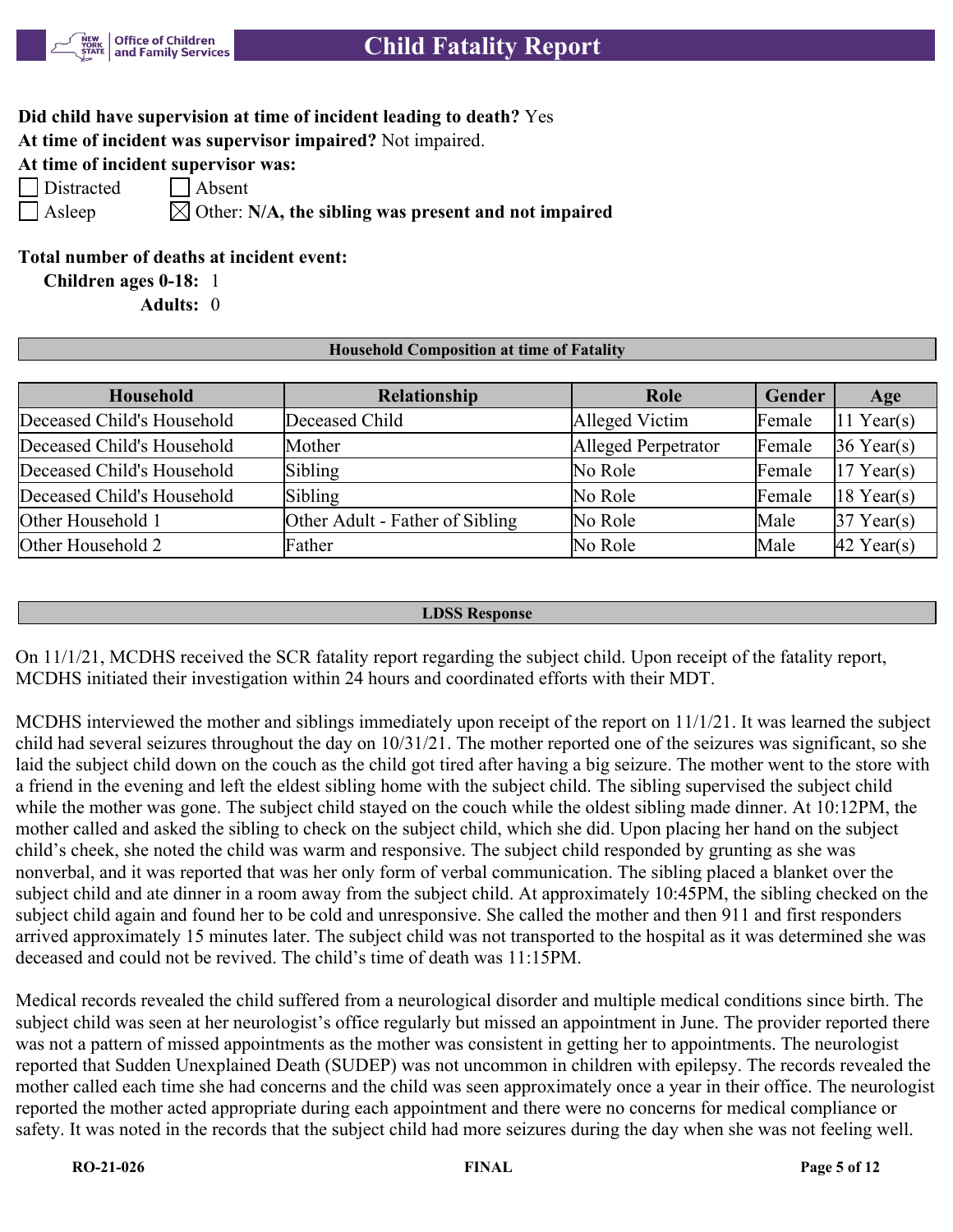

The record did not reflect whether the mother called the provider on the day of her death due to the number and severity of her seizures. Medical records regarding the 17-year-old sibling were received and there were no concerns documented.

The 17-year-old sibling was assessed to be safe in the care of the mother. No safety concerns were revealed for the surviving sibling as the unsafe situation was isolated to the circumstances of the subject child's vulnerability. The sibling reported she was trained on how to care for the subject child and administer her medication. During the investigation it was learned the sibling was pregnant. MCDHS provided safe sleep education and community-based referrals for expectant mothers to the sibling. The sibling turned 18 during the investigation and there were no other minor siblings or children residing in the home at the time the investigation was closed.

Law enforcement advised MCDHS of their interviews with the family. Law enforcement corroborated the mother and sibling's account of the incident. Law enforcement determined there was no criminality or foul play suspected in the death and closed their investigation. A phone conversation with the medical examiner revealed the preliminary cause of death to be seizure disorder and manner of death to be natural. The appropriate fatality-related services were offered, and the case was closed upon sufficiently gathering information to determine the investigation.

#### **Official Manner and Cause of Death**

**Official Manner:** Natural **Primary Cause of Death:** From a medical cause **Person Declaring Official Manner and Cause of Death:** Medical Examiner

#### **Multidisciplinary Investigation/Review**

#### **Was the fatality investigation conducted by a Multidisciplinary Team (MDT)?**Yes

**Comments:** MCDHS adhered to previously approved protocols for joint investigations by notifying the DA's office of the death and coordinating efforts with law enforcement.

#### **Was the fatality referred to an OCFS approved Child Fatality Review Team?**Yes

| <b>Alleged Victim(s)</b>                   | <b>Alleged Perpetrator(s)</b>             | Allegation(s)              | <b>Allegation</b><br><b>Outcome</b> |
|--------------------------------------------|-------------------------------------------|----------------------------|-------------------------------------|
| 059855 - Deceased Child, Female, 11<br>Yrs | $ 059864$ - Mother, Female, 36<br>Year(s) | DOA / Fatality             | Unsubstantiated                     |
| 059855 - Deceased Child, Female, 11<br>Yrs | $ 059864$ - Mother, Female, 36<br>Year(s) | Inadequate<br>Guardianship | Unsubstantiated                     |

**SCR Fatality Report Summary**

#### **CPS Fatality Casework/Investigative Activities**

|                                                     | Yes      | N <sub>0</sub> | N/A | <b>Unable to</b><br><b>Determine</b> |
|-----------------------------------------------------|----------|----------------|-----|--------------------------------------|
| All children observed?                              | $\times$ |                |     |                                      |
| When appropriate, children were interviewed?        | $\times$ |                |     |                                      |
| Alleged subject(s) interviewed face-to-face?        | $\times$ |                |     |                                      |
| All 'other persons named' interviewed face-to-face? | $\times$ |                |     |                                      |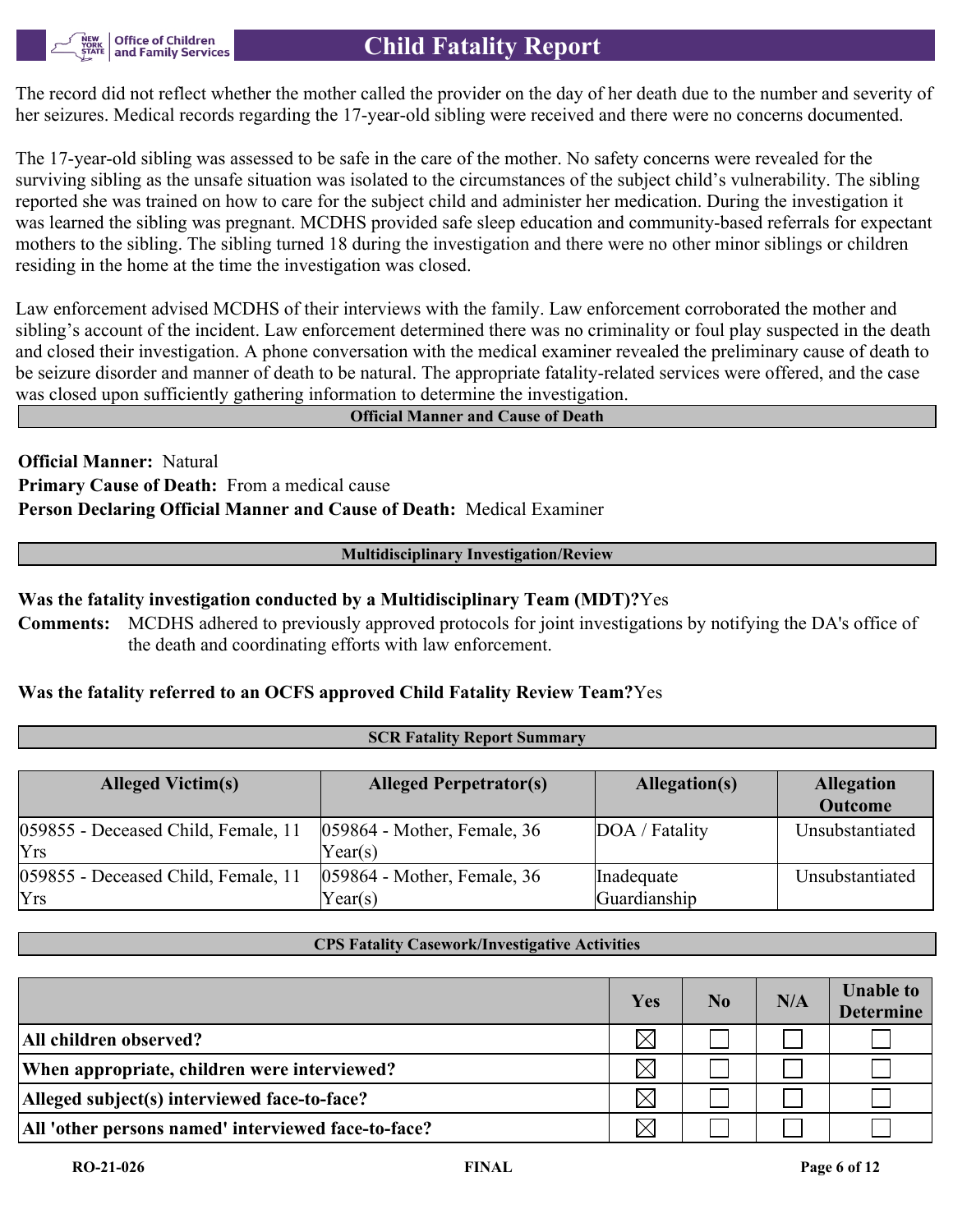

| Contact with source?                                                                                                                                                      | $\times$ |  |  |
|---------------------------------------------------------------------------------------------------------------------------------------------------------------------------|----------|--|--|
| All appropriate Collaterals contacted?                                                                                                                                    | $\times$ |  |  |
| Was a death-scene investigation performed?                                                                                                                                | $\times$ |  |  |
| Was there discussion with all parties (youth, other household members,<br>and staff) who were present that day (if nonverbal, observation and<br>comments in case notes)? |          |  |  |
| Coordination of investigation with law enforcement?                                                                                                                       | $\times$ |  |  |
| Was there timely entry of progress notes and other required<br>documentation?                                                                                             |          |  |  |

#### **Additional information:**

Relevant collateral sources were spoken to.

| <b>Fatality Safety Assessment Activities</b>                                                                                                                                                                                               |             |             |             |                                      |
|--------------------------------------------------------------------------------------------------------------------------------------------------------------------------------------------------------------------------------------------|-------------|-------------|-------------|--------------------------------------|
|                                                                                                                                                                                                                                            | Yes         | No          | N/A         | <b>Unable to</b><br><b>Determine</b> |
| Were there any surviving siblings or other children in the household?                                                                                                                                                                      | $\boxtimes$ |             |             |                                      |
| Was there an adequate assessment of impending or immediate danger to surviving siblings/other children in the<br>household named in the report:                                                                                            |             |             |             |                                      |
| Within 24 hours?                                                                                                                                                                                                                           | $\boxtimes$ |             |             |                                      |
| At 7 days?                                                                                                                                                                                                                                 | $\boxtimes$ |             |             |                                      |
| At 30 days?                                                                                                                                                                                                                                | $\boxtimes$ |             |             |                                      |
| Was there an approved Initial Safety Assessment for all surviving<br>siblings/ other children in the household within 24 hours?                                                                                                            | $\boxtimes$ |             |             |                                      |
| Are there any safety issues that need to be referred back to the local<br>district?                                                                                                                                                        |             | $\boxtimes$ |             |                                      |
| When safety factors were present that placed the surviving siblings/other<br>children in the household in impending or immediate danger of serious<br>harm, were the safety interventions, including parent/caretaker actions<br>adequate? |             |             | $\boxtimes$ |                                      |

### **Fatality Risk Assessment / Risk Assessment Profile**

|                                                                                                                                                             | Yes         | No | N/A | <b>Unable to</b><br><b>Determine</b> |
|-------------------------------------------------------------------------------------------------------------------------------------------------------------|-------------|----|-----|--------------------------------------|
| Was the risk assessment/RAP adequate in this case?                                                                                                          | $\times$    |    |     |                                      |
| During the course of the investigation, was sufficient information<br>gathered to assess risk to all surviving siblings/other children in the<br>household? | $\boxtimes$ |    |     |                                      |
| Was there an adequate assessment of the family's need for services?                                                                                         | $\times$    |    |     |                                      |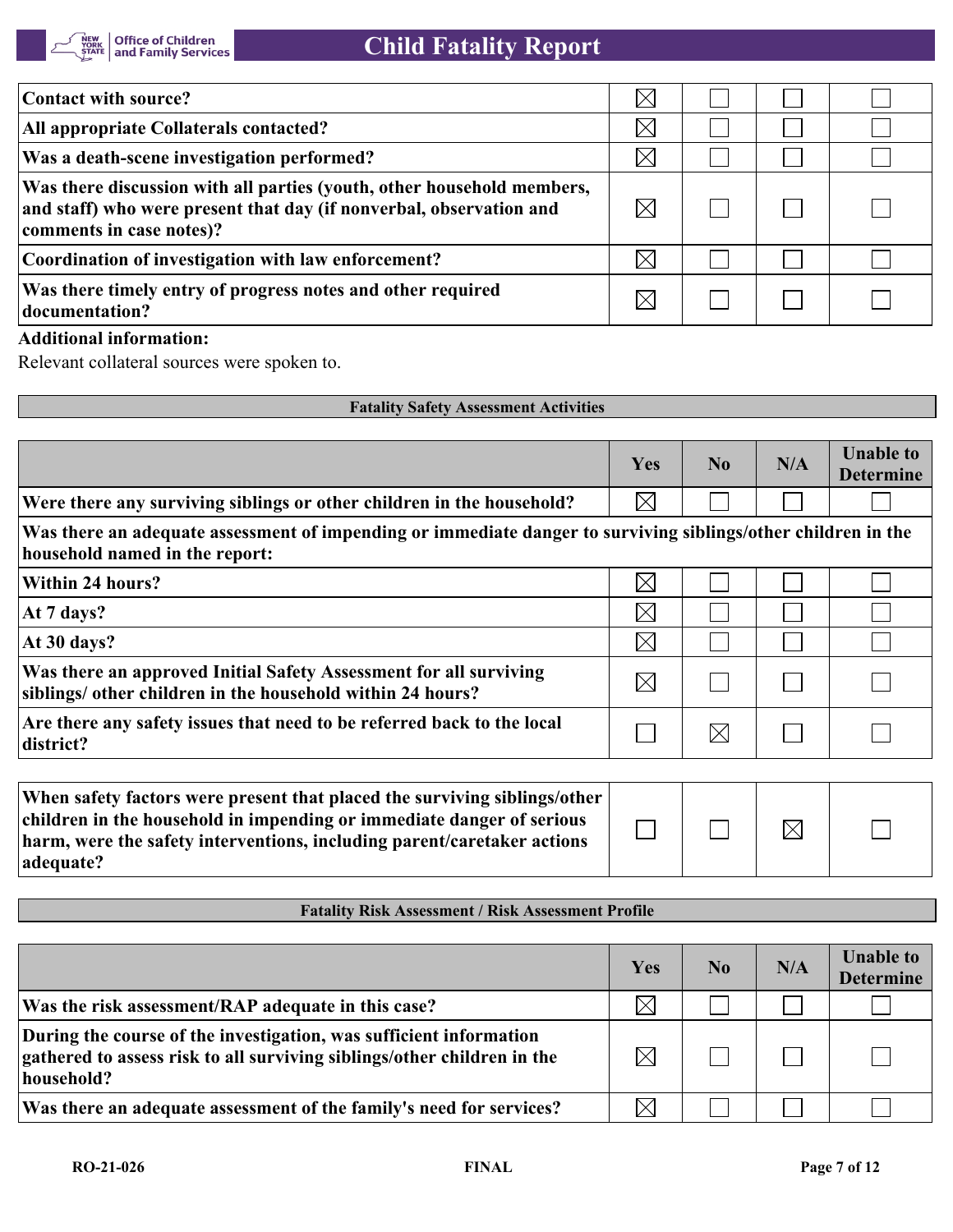

| Did the protective factors in this case require the LDSS to file a petition<br>in Family Court at any time during or after the investigation? | $\boxtimes$ |  |
|-----------------------------------------------------------------------------------------------------------------------------------------------|-------------|--|
| Were appropriate/needed services offered in this case                                                                                         |             |  |

#### **Explain:**

The sibling was seventeen at the time of the subject child's death and turned eighteen over the course of the investigation. She was deemed safe in the care of the mother and referrals for community-based services were offered.

#### **Placement Activities in Response to the Fatality Investigation**

|                                                                                                                                                                                                       | Yes | No | N/A | <b>Unable to</b><br><b>Determine</b> |
|-------------------------------------------------------------------------------------------------------------------------------------------------------------------------------------------------------|-----|----|-----|--------------------------------------|
| Did the safety factors in the case show the need for the surviving<br>siblings/other children in the household be removed or placed in foster<br>care at any time during this fatality investigation? |     |    |     |                                      |
| Were there surviving children in the household that were removed either<br>as a result of this fatality report / investigation or for reasons unrelated<br>to this fatality?                          |     |    |     |                                      |
| <b>Explain as necessary:</b><br>There was no removal of the sibling.                                                                                                                                  |     |    |     |                                      |

#### **Legal Activity Related to the Fatality**

**Was there legal activity as a result of the fatality investigation?** There was no legal activity.

#### **Services Provided to the Family in Response to the Fatality**

| <b>Services</b>                   | <b>Provided</b><br><b>After</b><br><b>Death</b> | Offered,<br>but<br><b>Refused</b> | Offered,<br><b>Unknown</b><br>if Used | <b>Not</b><br><b>Offered</b> | <b>Needed</b><br><b>but</b><br><b>Unavailable</b> | N/A         | <b>CDR</b><br><b>Lead to</b><br><b>Referral</b> |
|-----------------------------------|-------------------------------------------------|-----------------------------------|---------------------------------------|------------------------------|---------------------------------------------------|-------------|-------------------------------------------------|
| <b>Bereavement counseling</b>     |                                                 | $\boxtimes$                       |                                       |                              |                                                   |             |                                                 |
| <b>Economic support</b>           |                                                 |                                   |                                       |                              |                                                   | $\boxtimes$ |                                                 |
| <b>Funeral arrangements</b>       |                                                 | $\times$                          |                                       |                              |                                                   |             |                                                 |
| <b>Housing assistance</b>         |                                                 |                                   |                                       |                              |                                                   | $\boxtimes$ |                                                 |
| <b>Mental health services</b>     |                                                 | $\boxtimes$                       |                                       |                              |                                                   |             |                                                 |
| <b>Foster care</b>                |                                                 |                                   |                                       |                              |                                                   | $\boxtimes$ |                                                 |
| <b>Health care</b>                |                                                 |                                   |                                       |                              |                                                   | $\boxtimes$ |                                                 |
| <b>Legal services</b>             |                                                 |                                   |                                       |                              |                                                   | $\boxtimes$ |                                                 |
| <b>Family planning</b>            |                                                 |                                   |                                       |                              |                                                   | $\boxtimes$ |                                                 |
| <b>Homemaking Services</b>        |                                                 |                                   |                                       |                              |                                                   | $\boxtimes$ |                                                 |
| <b>Parenting Skills</b>           |                                                 |                                   |                                       |                              |                                                   | $\boxtimes$ |                                                 |
| <b>Domestic Violence Services</b> |                                                 |                                   |                                       |                              |                                                   | $\boxtimes$ |                                                 |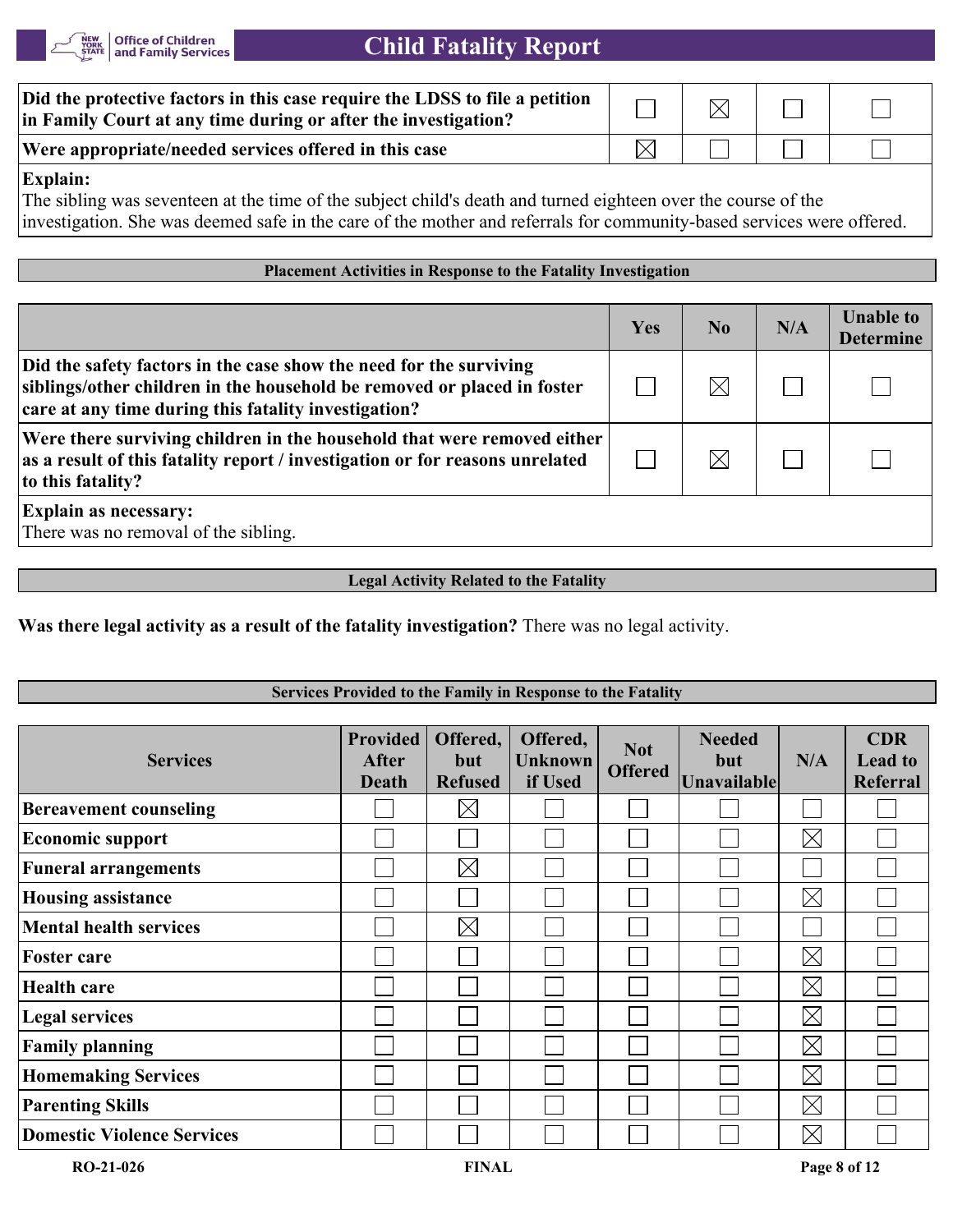

| <b>Early Intervention</b>                                                                                                                                   |  |  |  |  |  |  |  |
|-------------------------------------------------------------------------------------------------------------------------------------------------------------|--|--|--|--|--|--|--|
| Alcohol/Substance abuse                                                                                                                                     |  |  |  |  |  |  |  |
| <b>Child Care</b>                                                                                                                                           |  |  |  |  |  |  |  |
| Intensive case management                                                                                                                                   |  |  |  |  |  |  |  |
| <b>Family or others as safety resources</b>                                                                                                                 |  |  |  |  |  |  |  |
| Other                                                                                                                                                       |  |  |  |  |  |  |  |
| Other, specify: community-based services                                                                                                                    |  |  |  |  |  |  |  |
| Additional information, if necessary:<br>MONIC ages ided the method of citing with actempts for community heard comings uplated to honogroup out on day and |  |  |  |  |  |  |  |

MCDHS provided the mother and sibling with referrals for community-based services related to bereavement and mental health counseling. MCDHS provided the sibling with safe sleep education upon learning of her pregnancy.

### **Were services provided to siblings or other children in the household to address any immediate needs and support their well-being in response to the fatality?** Yes

#### **Explain:**

MCDHS provided referrals for community-based resources related to mental health and bereavement counseling to the sibling. The sibling was already engaged in services within the community and declined additional service needs.

### **Were services provided to parent(s) and other care givers to address any immediate needs related to the fatality?** Yes

**Explain:**

MCDHS provided referrals for community-based resources related to mental health and bereavement counseling to the mother. The mother declined services.

### **History Prior to the Fatality**

| <b>Child Information</b>                                                             |                |  |
|--------------------------------------------------------------------------------------|----------------|--|
| Did the child have a history of alleged child abuse/maltreatment?                    | Yes            |  |
| Was the child ever placed outside of the home prior to the death?                    | N <sub>o</sub> |  |
| Were there any siblings ever placed outside of the home prior to this child's death? | N <sub>o</sub> |  |
| Was the child acutely ill during the two weeks before death?                         | Yes            |  |
|                                                                                      |                |  |

## **CPS - Investigative History Three Years Prior to the Fatality**

| Date of<br><b>SCR</b><br><b>Report</b> | <b>Alleged</b><br>Victim(s)         | <b>Alleged</b><br>Perpetrator(s) | <b>Allegation(s)</b>                      | <b>Allegation</b><br><b>Outcome</b> | Compliance <br>Issue(s) |
|----------------------------------------|-------------------------------------|----------------------------------|-------------------------------------------|-------------------------------------|-------------------------|
| 02/22/2021                             | Deceased Child, Female, 11<br>Years | Mother, Female, 35<br>Years      | Inadequate Guardianship   Unsubstantiated |                                     | Yes                     |
|                                        | Deceased Child, Female, 11<br>Years | Mother, Female, 35<br>Years      | Lacerations / Bruises /<br>Welts          | Unsubstantiated                     |                         |
|                                        | Deceased Child, Female, 11<br>Years | Mother, Female, 35<br>Years      | Lack of Supervision                       | Unsubstantiated                     |                         |
|                                        | $RO-21-026$                         | <b>FINAL</b>                     |                                           |                                     | Page 9 of 12            |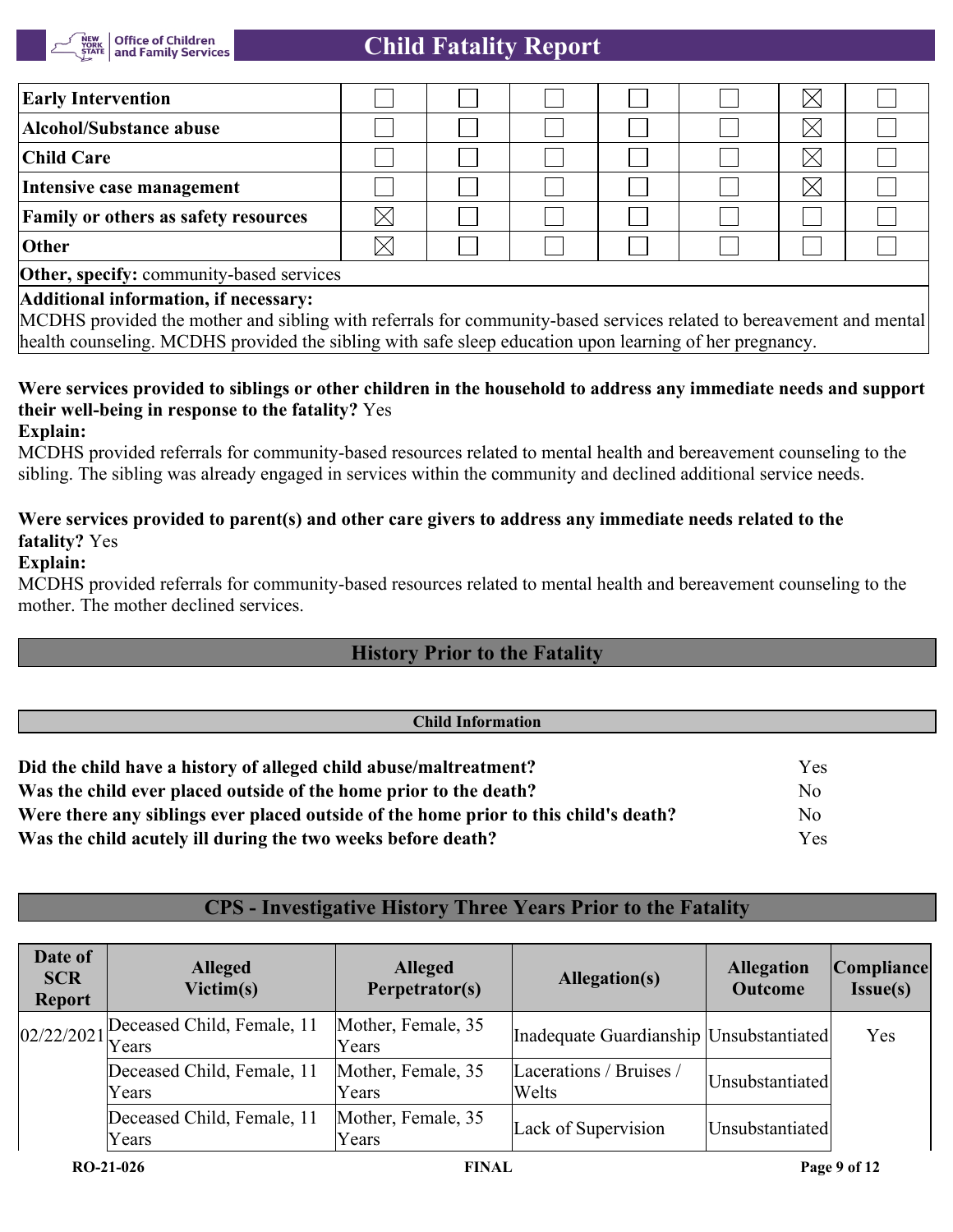

#### **Report Summary:**

MCDHS received a report from the SCR alleging the subject child was non-verbal, had a seizure disorder, and required a higher level of care and supervision to meet her basic needs. The mother failed to properly supervise the subject child for an extended period of time and the child sustained a laceration on her wrist and multiple lacerations on her legs.

| Report<br>: Unfounded<br>ort Determination: | 05/21/202<br>e of Determination: . |
|---------------------------------------------|------------------------------------|
|---------------------------------------------|------------------------------------|

#### **Basis for Determination:**

MCDHS determined there was no credible evidence to substantiate the allegations. The subject child was observed to have appropriate supervision during each home visit. The family reported the scratches on the subject child came from a new puppy. The puppy was observed by MCDHS to be rambunctious and jumping on all family members. A visiting nurse who was in the home regularly confirmed the subject child was always appropriately supervised. The mother reported the mark on the child's wrist occurred when she tried to get food out of the toaster oven. The mother reported the child was being supervised at the time.

#### **OCFS Review Results:**

MCDHS assessed safety within the first seven days, but did not complete the Safety Assessment tool in CONNECTIONS until 9 days after receipt of the report. MCDHS contacted relevant collateral sources and obtained medical records. Concerns arose during the case related to the child's attendance at school during remote school days as well as injuries sustained during a seizure, but the new concerns were not addressed with the mother.

|--|--|

#### **Issue:**

Pre-Determination/Nature, Extent and Cause of Any Condition

#### **Summary:**

New information, concerns, and evidence became apparent during the investigation regarding the allegation of EdN for the subject child but allegations were not added nor were they addressed with the mother. The subject child presented to school with black eye and other injuries alleged to have occurred during a seizure, but the injuries and concerns were not addressed with the mother.

#### **Legal Reference:**

18 NYCRR 432.2(b)(3)(iii)(c)

#### **Action:**

MCDHS will make an adequate assessment of the nature, extent and cause of any condition which may constitute abuse or maltreatment, whether contained in the original SCR report or discovered during the open investigation.

| Date of<br><b>SCR</b><br><b>Report</b> | <b>Alleged</b><br>Victim(s)                      | <b>Alleged</b><br>Perpetrator(s) | Allegation(s)                         | <b>Allegation</b><br><b>Outcome</b> | Compliance<br>Issue(s) |
|----------------------------------------|--------------------------------------------------|----------------------------------|---------------------------------------|-------------------------------------|------------------------|
|                                        | $11/02/2020$ Peceased Child, Female, 10<br>Years | Mother, Female, 35<br>Years      | Burns / Scalding                      | Unsubstantiated                     | Yes                    |
|                                        | Deceased Child, Female, 10<br>Years              | Mother, Female, 35<br>Years      | Lack of Supervision   Unsubstantiated |                                     |                        |
|                                        | Deceased Child, Female, 10<br>Years              | Mother, Female, 35<br>Years      | Lack of Medical<br>Care               | Substantiated                       |                        |

#### **Report Summary:**

MCDHS received a report from the SCR alleging that the subject child was non-verbal and required a higher level of care to meet her basic needs. The mother was aware and failed to provide adequate supervision for the then 10-year-old subject child. As a result, the subject child grabbed boiling water off the stove and spilled it on her inner thighs.

| <b>Report Determination: Indicated</b>                                                                          | Date of Determination: $02/11/2021$ |
|-----------------------------------------------------------------------------------------------------------------|-------------------------------------|
| <b>Basis for Determination:</b>                                                                                 |                                     |
| MCDHS determined there was credible evidence to support substantiating the allegation of LMC against the mother |                                     |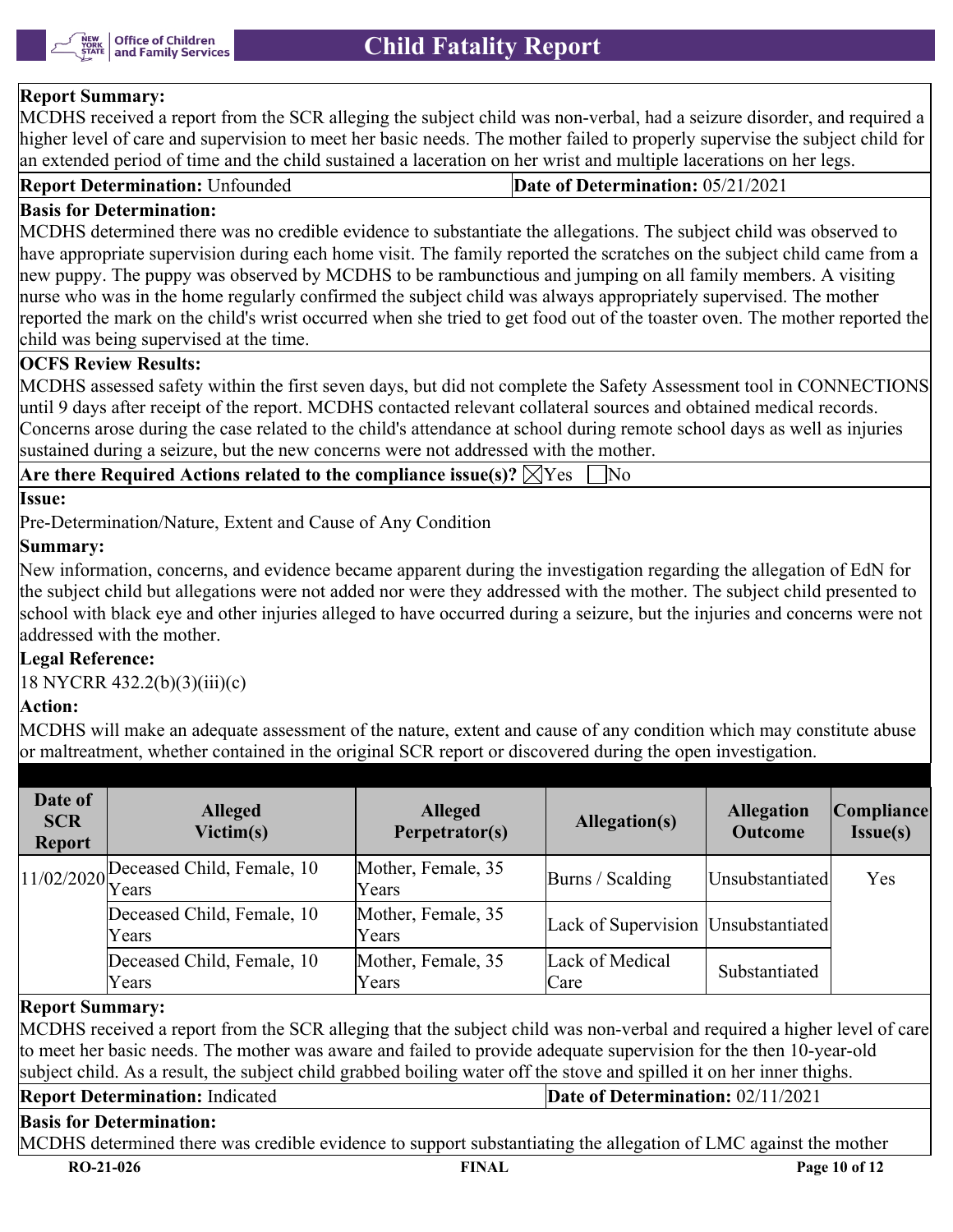

regarding the subject child. The mother failed to provide seizure medication to the school for the child's ongoing seizure disorder. MCDHS exhausted efforts to obtain appropriate medical records and learned the mother did not get medical care for the child after she sustained burns to her thighs and she was not being seen as recommended for her seizure disorder. MCDHS determined there was no credible evidence to substantiate LS and B/S as the child was being supervised at the time she pulled the boiling water off the stove.

#### **OCFS Review Results:**

MCDHS completed casework within the required timeframes. MCDHS had a legal consult due to the concerns for the subject child, but it was determined during the consultation that there was no sufficient evidence to file a petition. MCDHS exhausted efforts to obtain appropriate medical documents and speak with relevant collateral sources. The safety assessments did not accurately reflect the ongoing concerns for the mother's failure to meet the subject child's needs for medical care, though the allegations were substantiated and the concerns rose to the level that a legal consultation was deemed necessary.

#### **Are there Required Actions related to the compliance issue(s)?**  $\boxtimes$  **Yes**  $\Box$  **No**

**Issue:**

Timely/Adequate Seven Day Assessment

#### **Summary:**

MCDHS substantiated allegation of LMC and made a safety plan for the child related to her medical needs. MCDHS sought legal consultation as the concerns rose to a level that filing a petition was considered, but the safety assessments at the seven day and time of determination reflected there were "no safety factors present."

### **Legal Reference:**

SSL 424(3);18 NYCRR432.2(b)(3)(ii)(c)

#### **Action:**

MCDHS will document and approve all assessments and accurately reflect the safety factors that are present, along with any safety plan that has been devised.

### **CPS - Investigative History More Than Three Years Prior to the Fatality**

There was indicated history dating back to 2015 regarding the mother's lack of supervision and failure to meet the needs of the subject child. In 2015, the mother failed to provide the subject child with appropriate supervision given her significant delays and medical needs. The mother left the subject child in the care of her teenaged siblings who were not able to meet the subject child's needs. The 12-year-old sibling was watching the caring for the subject child and reportedly fell asleep. The subject child got outside of the home and was found wandering the street. There was an indicated report from 2016 when the subject child again got out of the home and was found by law enforcement. The mother was supervising the child at the time and failed to provide the needed supervision. There was an unfounded report from 2017 alleging the mother failed to meet the child's medical needs given her multiple medical conditions. MCDHS determined the mother provided the necessary medical treatment and conferenced with medical personnel who confirmed.

#### **Known CPS History Outside of NYS**

There was no known history outside of New York State.

#### **Preventive Services History**

A Preventive Services case was opened from 4/11/18 to 6/20/19 due to a previous report of educational neglect against the mother for the subject child and siblings. The subject child had special needs and the mother regularly left her in the care of the siblings. The siblings' educational needs were not being met as they were caring for the subject child and frequently